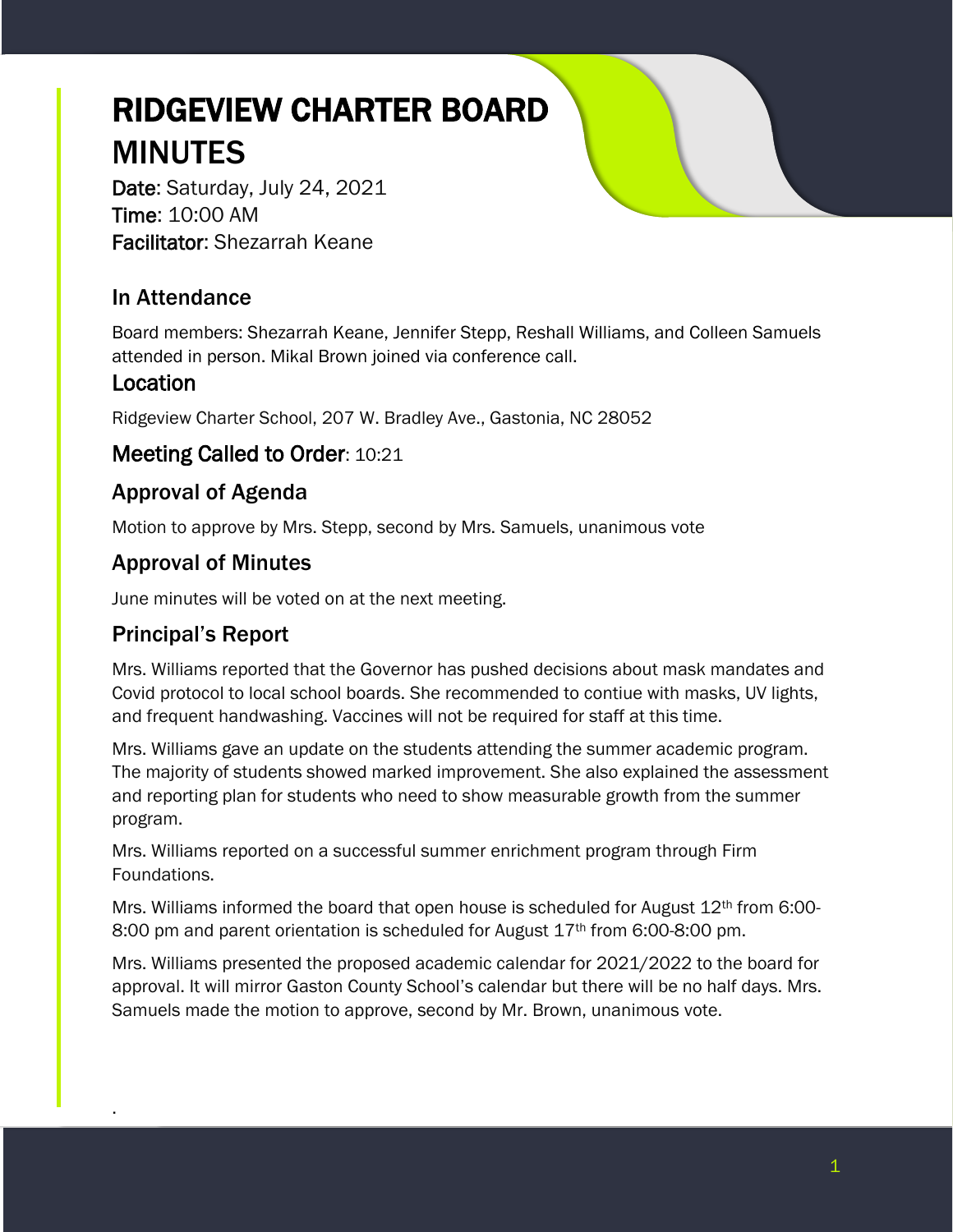Mrs. Williams gave a staff update. All positions are filled and teacher training will be held August 9th through August 20<sup>th</sup>. She proposed that the board hire a new position which would be a part time dean. Mrs. Samuels made the motion to approve, second by Mrs. Stepp, unanimous vote.

Mrs. Williams gave a report on the facilities. Repairs have been completed. The church will be replacing the carpet. We will paint the walls, add banners, and purchase new lobby furniture.

Mrs. Williams gave a marketing update. We will continue with the same marketing plan and techniques and we will send postcards out advertising fall enrollment. We will focus more on community engagement.

# Presidents Report

None

## Old Business

The board voted to approve the yearly audit done by Les Meritt, CPA. Mr. Brown made the motion to approve, second by Mrs. Samuels, unanimous vote.

## New Business

Jennifer Lucas & Justin Matthews from Alliance Education Services presented their annual report. This included the 2021-2022 budget as well as updates on grants, the regional support team, student achievement, professional development plans, an outreach campaign, student recruitment, and a student improvement plan (SIP) with specific goals and objectives.

Motion to approve budget was made by Mrs. Samuels, second by Mrs. Stepp, unanimous vote.

Motion to approve the Parent and Family Engagement Plan was made by Mrs. Samuels, second by Mr. Brown, unanimous vote.

Motion to approve the Mental Health Plan was made by Mrs. Stepp, second by Mrs. Samuels, unanimous vote.

Motion to approve the Covid protocol of mandatory masks was made by Mrs. Samuels, second by Mr. Brown. The vote was 4 to 1 with Mrs. Stepp opposed.

Mr. Kellen Nixon of Nixon and Co consulting group gave his annual report to the board.

## Comments and Announcements

Mrs. Stepp suggested adding German as our next foreign language because of the many German businesses in the area and because Gastonia has a sister city in Gotha, Germany.